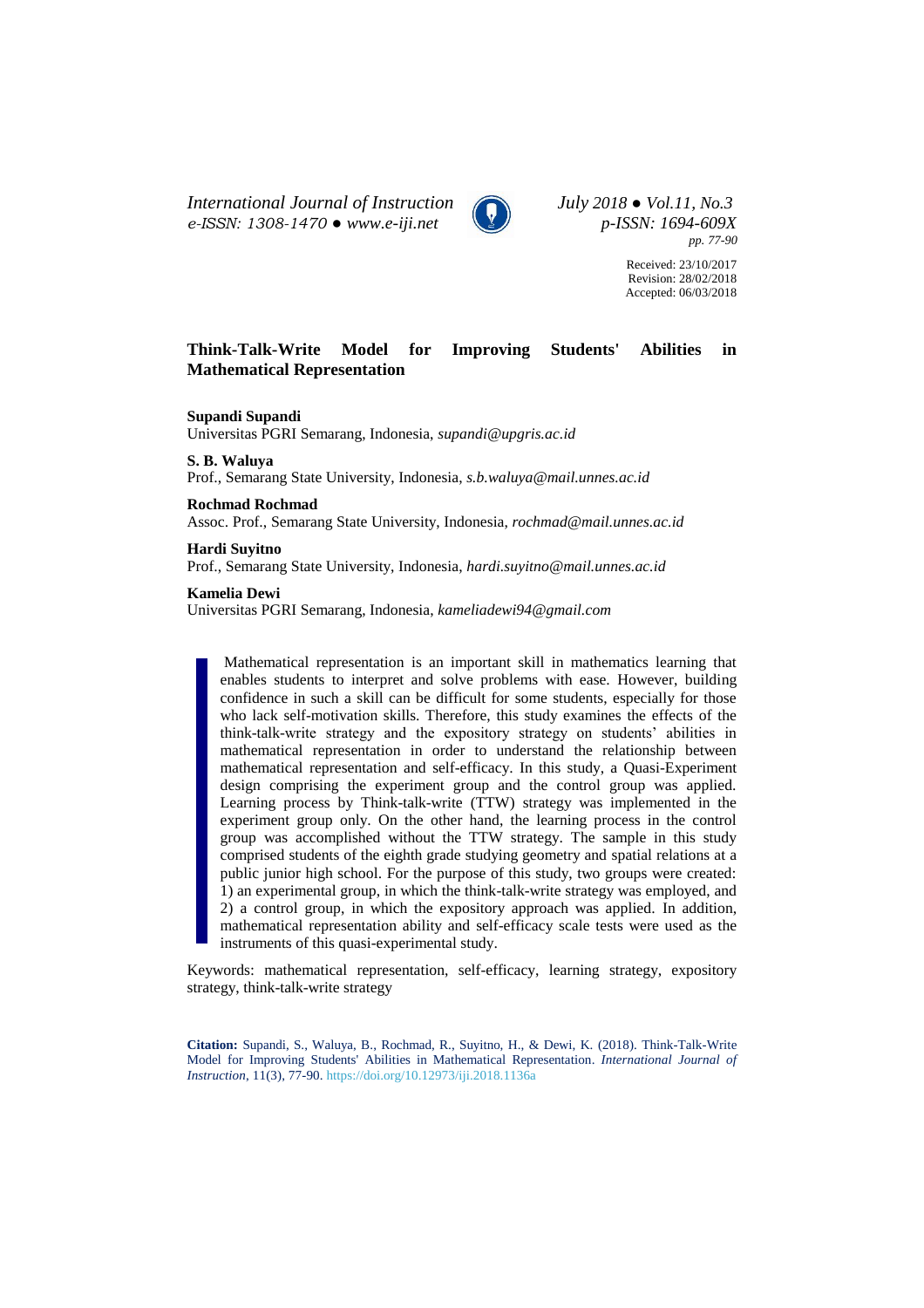## **INTRODUCTION**

Mathematical representation is a key concept in mathematics learning that enables students to interpret and solve problems with ease. In this regard, the National Council of Teachers of Mathematics (2000) indicated that students need to master three aspects in order to effectively solve mathematical problems: select, apply, and translate. In addition, due to the demands of current mathematics curriculums, students are presented with open problem-solving tasks (Chick & Watson, 2001) in which mathematical representation can be applied to externalize and present their findings (Kalathil & Sherin, 2000). However, building confidence in such a skill can be difficult for some students, especially for those that lack self-motivation.

Previous research on mathematical representation has only focused on students' cognition abilities (Minarni at al., 2016). However, numerous studies on students' selfefficacy in mathematics have been conducted, including one that examined their performance experiences (Bandura, 1997). Other studies have also investigated the relationship between self-efficacy and students' achievements (Rutherford et al., 2017; Skaalvik at al., 2015; Xu & Jang, 2017). Previous studies have also shown that students with high self-efficacy tend to have higher academic performance (Siriparp, 2015), and that greater confidence in learning not only increases performance but also improves problem-solving efficiency (Hoffman & Spatariu, 2008). However, research on students' self-efficacy in mathematical representation has been limited. As a consequence, it is necessary to study the relationship between self-efficacy with mathematical representation through certain learning strategy. Therefore, this study examines the effects of the think-talk-write strategy and the expository strategy on students' abilities in mathematical representation in order to understand the relationship between mathematical representation and self-efficacy. The think-talk-write strategy is a cooperative learning model comprises stage of think, talk, and write. This strategy constructs thought, reflection, and organizes ideas. Subsequently, students should write based on their ideas. The think-talk-write includes 3 phases consist of (1) Students learn the material (thinking), (2) Students discuss the results of learning material (talk), (3) Students write the ideas obtained from talk phase (write).

### **LITERATURE REVIEW**

Mathematical representation plays a role in improving the understanding of mathematical concepts and solving mathematical problems of students. In that way, the mathematical representation enables students in solving an abstract mathematical problems become real. Mathematical representation can be presented in visual (e.g., charts, tables, sketches/drawings, and diagrams) and non-visual representations (e.g., mathematical equations and models) (Minarni at al., 2016; Thompson & Chappell, 2007). Numerous studies related to visual representations have been conducted to discuss various problem solving of the word problem (Epstein at al., 2010; Geeslin & Shavelson, 1975; Güler & Author, 2011; Stylianou & Silver, 2009; Thompson & Chappell, 2007; Webel at al., 2016), with additional studies on the use of technology in mathematical representation (Kendal & Stacey, 2003; Ohlsson, 1998; Reilly at al., 1997) and on the elements used to generate relationships in mathematics learning (Moon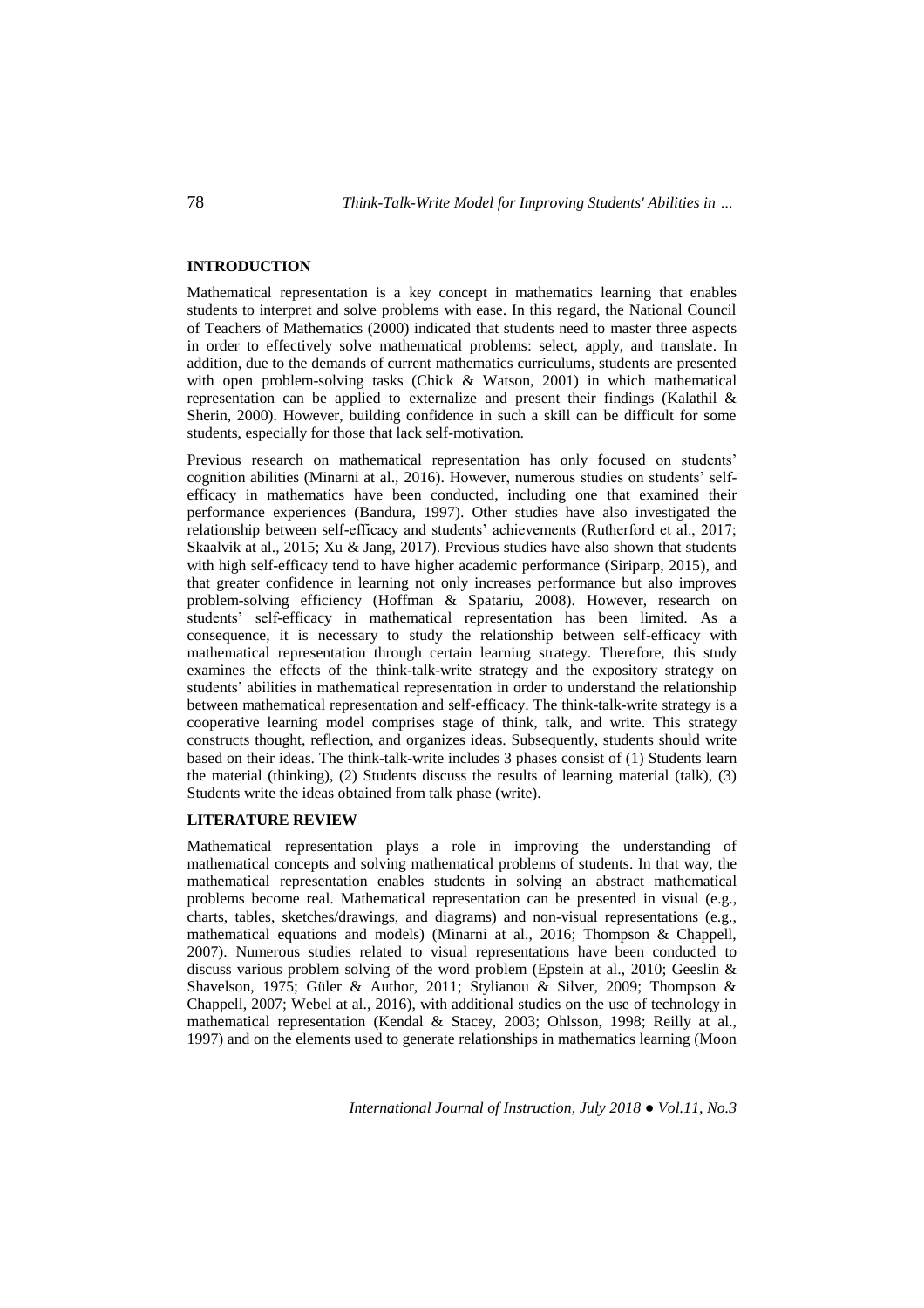at al., 2013). Moreover, mathematical representation research related to socioeconomics has been carried out (Boulton-Lewis & Halford, 1992; Martínez-Sierra at al., 2015; Minibaeva at al., 2016; Moon at al., 2013).

According to Goldin (2002), mathematical representation is one way to express mathematical ideas, which, in turn, enables students to understand a mathematical concept and determine the solution to a mathematical problem. Other research has highlighted the association between high-order thinking and mathematical representation (Tajudin & Chinnappan, 2016). Hence, the importance of improving students' abilities in mathematical representation that has emerged in the learning of mathematics is in line with previous research (National Research Council, 2001).

Finally, due to the abstract nature of mathematical concepts, mathematical representation has become necessary in order to make it easier for students to solve difficult mathematical problems. Although one study indicated that mathematical representation actually delays mathematical problem-solving and communication among students (Mckendree at al., 2002), the general opinion confirmed that the use of representation in mathematics learning was very important (Gulkilik & Arikan, 2012).

### **METHOD**

### **Research Design**

This study employed a quasi-experimental approach with a 2 x 3 factorial design (see Table 1). This form of experimental design has a control group. However, it was not sufficiently controlled the outside variables that affected the implementation of the experiment (Sugiyono, 2013). More specifically, it utilized a non-equivalent control group design. Sampling was carried out by simple random sampling.

## Table 1

|--|

| <b>Learning Strategy</b> |              | Self-Efficacy    |             |  |
|--------------------------|--------------|------------------|-------------|--|
|                          | High $(B_1)$ | Moderate $(B_2)$ | Low $(B_3)$ |  |
| Expository $(A_1)$       | $A_1 B_2$    | $A_1 B_2$        |             |  |
| Think-talk-write $(A_2)$ |              | A2 B2            |             |  |

Explanation:

 $A_1$  = Students who applied the expository strategy

 $A_2$  = Students who applied the think-talk-write strategy

 $B_1$  = Students with high self-efficacy

 $B_2$  = Students with moderate self-efficacy

 $B_3$  = Students with low self-efficacy

 $A_1 B_1$  = Students with high self-efficacy who applied the expository strategy

 $A_2 B_1$  = Students with high self-efficacy who applied the think-talk-write strategy

 $A_1 B_2$  = Students with moderate self-efficacy who applied the expository strategy

 $A_2 B_2$  = Students with moderate self-efficacy who applied the think-talk-write strategy

 $A_1 B_3$  = Students with low self-efficacy who applied the expository strategy

 $A_2 B_3$  = Students with low self-efficacy who applied the think-talk-write strategy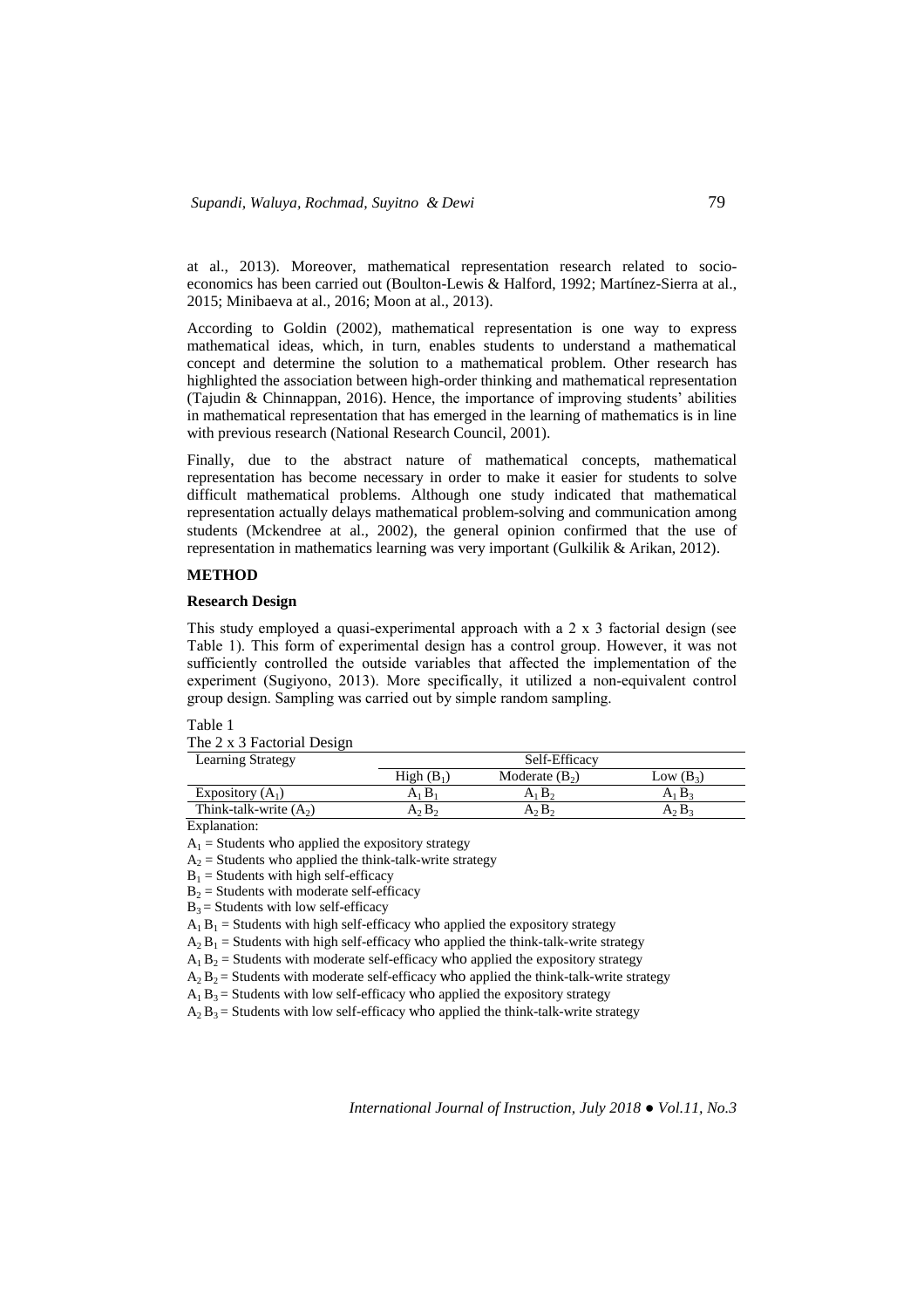This study applied two learning strategies: 1) the expository strategy in the control group, and 2) the think-talk-write strategy in the experimental group. In each group, the participants were divided into three sub-groups (high, moderate, and low self-efficacy), thus totalling up to six groups of students.

### **Participants**

This experimental research was conducted at Junior High School in Semarang, Indonesia. The participants comprised 288 students of the eighth grade studying geometry and spatial relations, of which 64 students were sub-divided into two classes: the experimental group (32 students) and the control group (32 students). In the experimental class, subgroups were formed, consisted of 3-5 students, while in the control group, no subgroup was formed. Both the experimental class and group applied the same instruments and tools for in their learning process. During the treatment, the students' activities of both groups were observed three times.

### **Data Collection**

For the purpose of this study, students' self-efficacy and mathematical representation ability scores were required. The self-efficacy scores were determined by a 30-item selfefficacy scale that have been tested for validity and reliability, while a mathematical representation ability test was used to determine the scores for this ability. Statements were made in the form of positive and negative statements aimed to find variation of student answers. First, the self-efficacy scale, developed by Sherer and Maddux (1982) and modified by Lee and Cheng (2012), was used to measure the students' certainty regarding their ability to solve mathematical problems. The items in this scale included authentic experience, vicarious experience, social persuasion, and the generation of emotions. The sources could be developed as statements on the questionnaire. The boundaries of each category were based on ideal values/scores and deviation standards. In order to scale the responses, a likert-type scale ranging from strongly agree to strongly disagree was employed. Second, a trial mathematical representation ability test comprising five essay questions that have been tested for validation were presented to the experimental group and the control group. The results of the trial test were analyzed, after which the findings were applied to the final mathematical representation ability test for both the groups.

Finally, before testing the hypothesis, the research data were analyzed using the Shapiro-Wilk test and the variance homogeneity test. In addition, a two-way analysis of variance (ANOVA) and the Scheffe post-hoc test were applied to analyze the differences between the groups. All the hypothesis testing was performed using the SPSS software at a significance level of 0.05.

# **FINDINGS**

The differences in the mathematical representation abilities between the students exposed to the expository strategy  $(A1)$  and those exposed to the think-talk-write strategy (A2) are presented in Table 2. The results also reveal that there are differences in the mathematical representation abilities between the students with high self-efficacy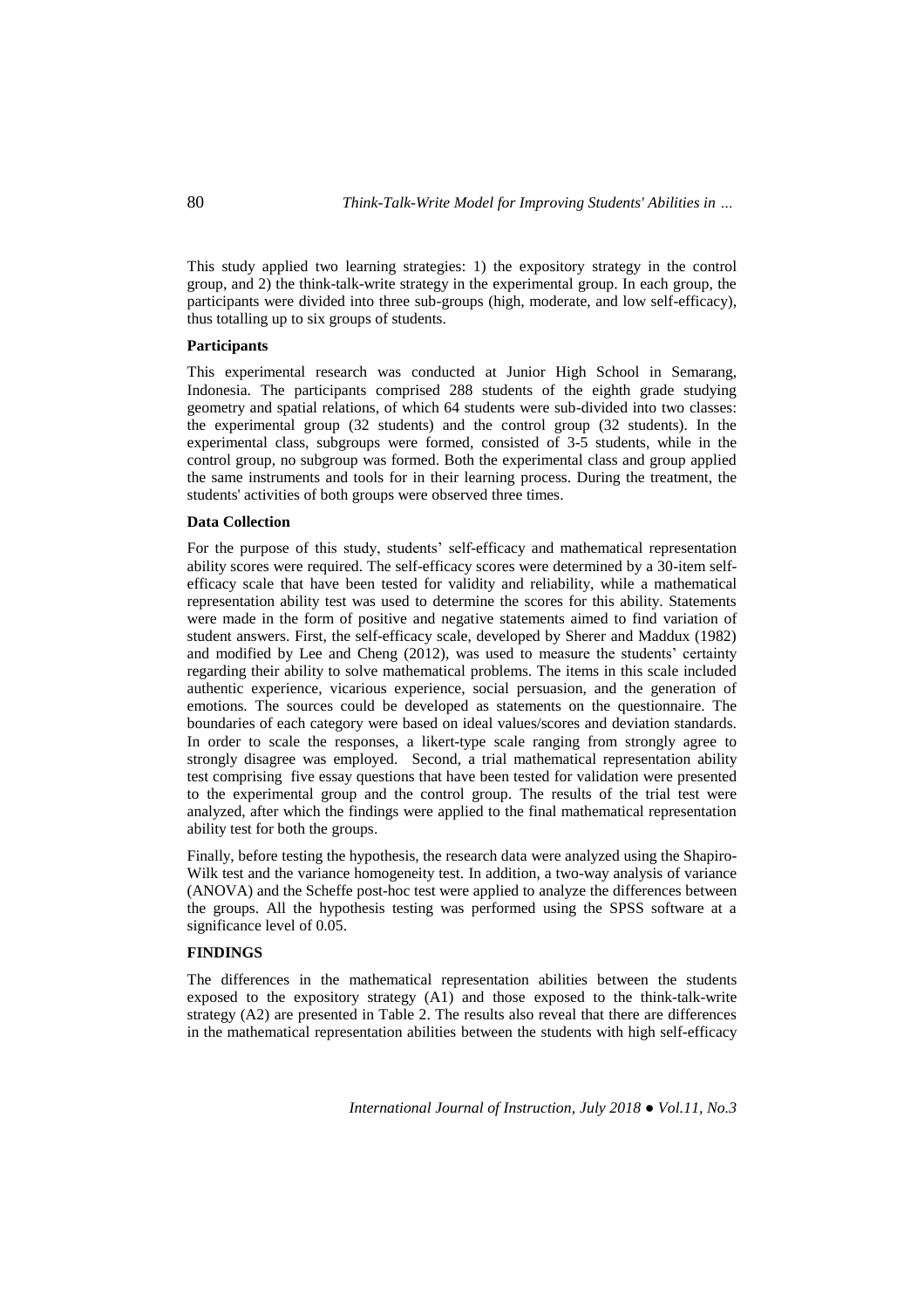(B1), moderate self-efficacy (B2), and low self-efficacy (B3). Regarding the interactions in learning, there is an interaction effect between the learning strategies (A) and selfefficacy (B).

Table 2 ANOVA  $(2 \times 3)$ Source Variance  $F_{\text{count}}$   $F_{\text{table}} (\alpha = 0.05)$  Decision Test A 63.82 4.01  $H_{0A}$  rejected<br>B 24.56 3.16  $H_{0B}$  rejected  $\frac{24.56}{3.86}$   $\frac{3.16}{3.16}$  H<sub>0B</sub> rejected Interactions A and B

Note: Significance level  $\alpha = 0.05$ 

The results of the ANOVA showed that  $H_{0A}$  is rejected, indicating that there are differences in the mathematical representation abilities between the students who applied the expository strategy  $(A_1)$  and those who applied the talk-think-write strategy  $(A<sub>2</sub>)$ . In addition, the findings indicated that  $H<sub>OB</sub>$  is rejected, which indicates that there are differences in the mathematical representation abilities between the students with high self-efficacy  $(B_1)$ , moderate self-efficacy  $(B_2)$ , and low self-efficacy  $(B_3)$ . Another calculation confirmed that  $H_{0AB}$  is rejected, showing that there is an interaction effect between the learning strategies (A) and self-efficacy (B). Furthermore, the marginal means of the 2 x 3 factorial design are presented in Table 3.

Table 3

Marginal Means of the Factorial Design  $(2 \times 3)$ 

| <b>Learning Strategy</b> |                            | Self-Efficacy     |                   | Average       |
|--------------------------|----------------------------|-------------------|-------------------|---------------|
|                          | High(B <sub>1</sub> )      | Middle $(B_2)$    | $Low(B_3)$        | Marginal      |
| Expository $(A_1)$       | 74.29 $(A_1 B_1)$          | 62.67 $(A_1 B_2)$ | 53.00 $(A_1 B_3)$ | 63.32 $(A_1)$ |
| Think-talk-write $(A_2)$ | 82.00 $(A_2 B_1)$          | 75.92 $(A, B_2)$  | 72.73 $(A_2 B_3)$ | 76.88 $(A_2)$ |
| Average marginal effect  | $78.14$ (B <sub>-1</sub> ) | 69.29 $(B_{22})$  | 62.86 $(B_{.3})$  |               |

The implications of the results in Table 3 are presented in Tables 4 to 8.

Table 4

Scheffe's Test regarding the Main Effect between the Learning Strategies

| .                                                      | . .                                         | .                              | count         | $\sim$ $\sim$<br>$\sim$ $-$<br>$v \cdot v \cdot u \cdot u$ | est<br><b>CISION</b><br>۱Δ |
|--------------------------------------------------------|---------------------------------------------|--------------------------------|---------------|------------------------------------------------------------|----------------------------|
| T<br>$\overline{1}$<br>$\overline{\phantom{a}}$<br>. . | $\overline{\phantom{a}}$<br>. .<br><u>.</u> | . .<br>. .<br><b>L.</b><br>. . | $\sim$<br>. . | 7.VI                                                       |                            |

The findings of Scheffe's post-hoc test between  $A_1$  and  $A_2$  showed that  $H_0$  is rejected, indicating that differences exist in the mathematical representation abilities between the students exposed to the expository strategy and those exposed to the think-talk-write strategy. Moreover, the results of the average group comparison showed that the average marginal effect for  $A_1$  is greater than that for  $A_2$  (see Table 4). This finding indicates that the effect of the mathematical representation ability test on the students in the experimental group is higher than that on the students in the control group.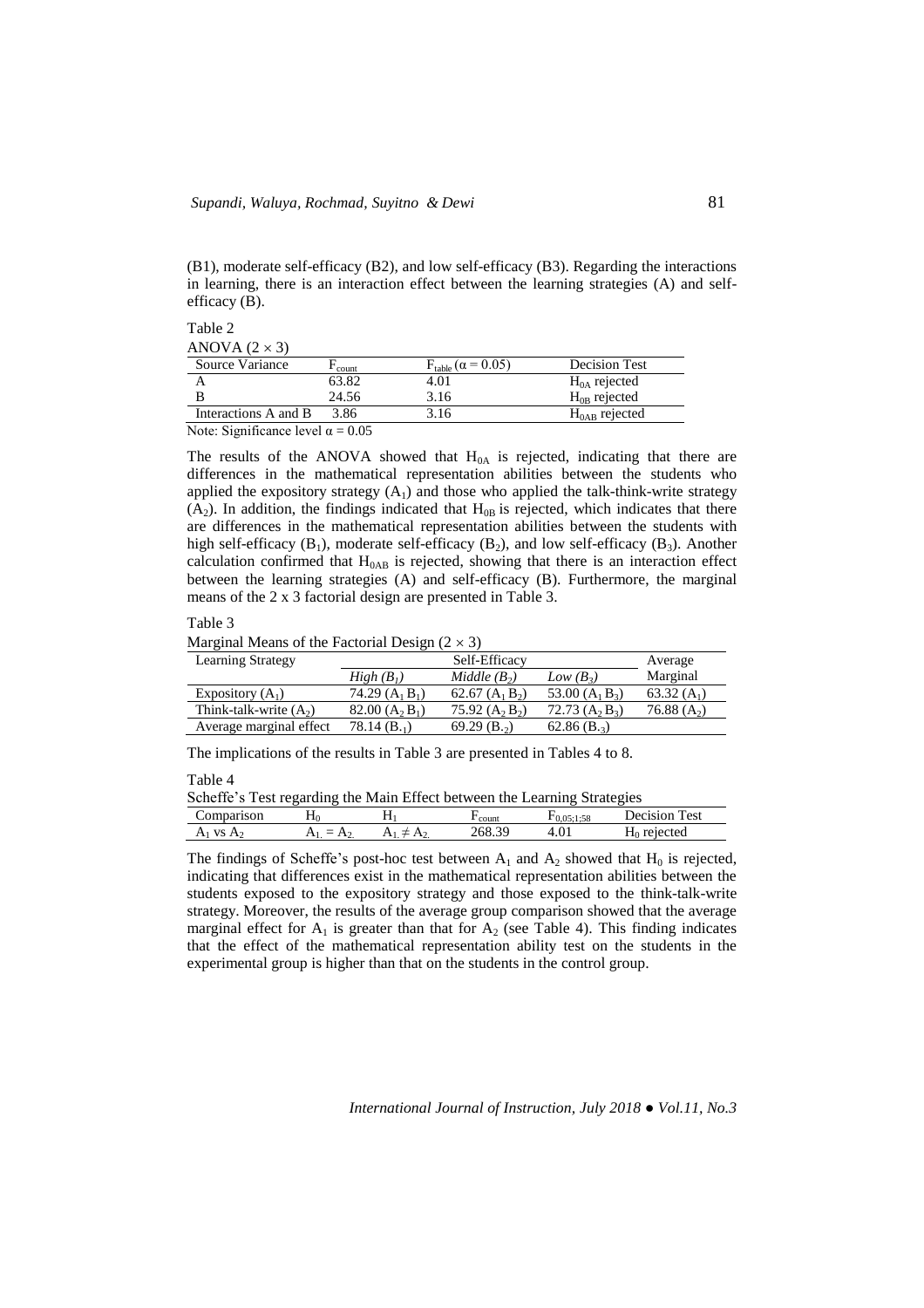| $1$ avit $\cup$                                              |  |
|--------------------------------------------------------------|--|
| Scheffe's Test regarding the Main Effect among Self-Efficacy |  |

| Comparison     | п٥                                              | count | $\Gamma_{0.05:2:58}$ | <b>Decision Test</b> |
|----------------|-------------------------------------------------|-------|----------------------|----------------------|
| $B_1$ vs $B_2$ | $3_{1} = 18_{2}$                                | 18.38 | $2(3.16) = 6.32$     | $H_{01}$ rejected    |
| $B_1$ vs $B_3$ | $B_1 = B_2$                                     | 50.04 | $2(3.16) = 6.32$     | $H_{02}$ rejected    |
| $B_2$ vs $B_3$ | $\mathbf{5} \mathbf{1} = \mathbf{5} \mathbf{3}$ | 10.93 | $2(3.16) = 6.32$     | $H_{03}$ rejected    |

As shown in Table 5,  $H_{01}$  is rejected, indicating that differences exist in the mathematical representation abilities between the students with high self-efficacy  $(B_{1})$ and those with moderate self-efficacy  $(B_2)$ , and between the students with high selfefficacy  $(B_{-1})$  and those with low self-efficacy  $(B_{-3})$ . Furthermore,  $H_{03}$  is rejected, showing that there are differences in the mathematical representation abilities between the students with moderate self-efficacy and those with low self-efficacy. Furthermore, a comparison of the mean groups showed that the average marginal effect for B1 was greater than that for B2.

| . .<br>۰.<br>ı |  |
|----------------|--|
|----------------|--|

Scheffe's Test regarding the Simple Effect among Self-Efficacy

| Comparison              | $H_0$               | $F_{0.05:5:58}$ | <b>Decision Test</b> |
|-------------------------|---------------------|-----------------|----------------------|
| $A_1 B_1$ vs. $A_2 B_1$ | $A_1 B_1 = A_2 B_1$ | 23.06           | $H_{01}$ rejected    |
| $A_1 B_2$ vs. $A_2 B_2$ | $A_1 B_2 = A_2 B_2$ | 103.95          | $H_{02}$ rejected    |
| $A_1 B_3$ vs. $A_2 B_3$ | $A_1 B_3 = A_2 B_3$ | 186.33          | $H_{03}$ rejected    |

Table 6 shows that  $H_{01}$  is rejected, confirming that there are differences between the mathematical representation abilities of the students with high self-efficacy that applied the expository strategy  $(A_1 B_1)$  and those that employed the think-talk-write strategy  $(A_2$  $B_1$ ). In addition,  $H_{02}$  is rejected, showing that there are differences in the mathematical representation abilities between the students with moderate self-efficacy that used the expository strategy  $(A_1 B_2)$  and those that applied the talk-think-write strategy  $(A_2 B_2)$ .

Table 7 shows that there are differences between the mathematical representation abilities of the students with low self-efficacy that applied the expository strategy  $(A<sub>1</sub>$  $B_3$ ) and those that used the think-talk-write strategy ( $A_2 B_3$ ). Moreover, a comparison of the groups confirms that  $(A_1 B_1) = 74.29 < (A_2 B_1) = 82.00$ , indicating that the students with high self-efficacy who employed the think-talk-write strategy have an average proficiency score greater than that for the students who used the expository strategy. Furthermore, a second comparison confirms that  $(A_1 B_2) = 62.68 < (A_2 B_2) = 75.91$ , showing that the students with moderate self-efficacy who used the think-talk-write strategy have an average proficiency score that is greater than that for the students who applied the expository strategy. The third comparison,  $(A_1 B_3) = 53.00 < (A_2 B_3) =$ 72.73, shows that the students with low self-efficacy who applied the think-talk-write strategy have an average proficiency score that is greater than that for the students who employed the expository strategy.

*International Journal of Instruction, July 2018 ● Vol.11, No.3*

 $Table 5$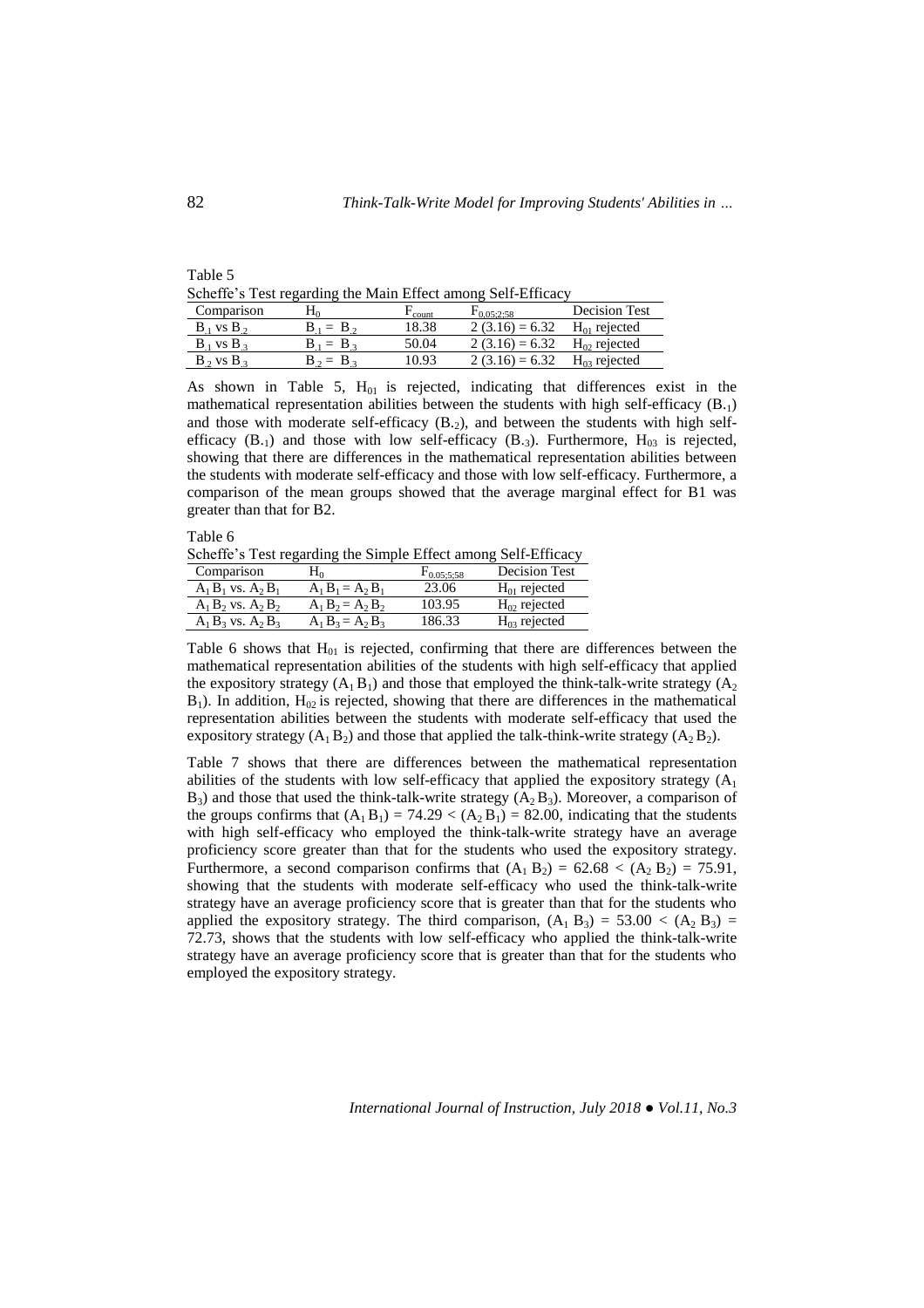Table 7

Scheffe's Test regarding the Interaction Effect between the Expository Strategy and Self-Efficacy

| Comparison              | Ħ۵                  | count  | $F_{0.05:5:58}$   | <b>Decision Test</b> |
|-------------------------|---------------------|--------|-------------------|----------------------|
| $A_1 B_1$ vs. $A_1 B_2$ | $A_1 B_1 = A_1 B_2$ | 14.69  | $5(2.37) = 11.85$ | $H_0$ rejected       |
| $A_1 B_1$ vs. $A_1 B_3$ | $A_1 B_1 = A_1 B_2$ | 175.61 | $5(2.37) = 11.85$ | $H_0$ rejected       |
| $A_1 B_2$ vs. $A_1 B_3$ | $A_1 B_2 = A_1 B_3$ | 53.27  | $5(2.37) = 11.85$ | $H_0$ rejected       |

Table 7 also shows that  $H_{01}$  is rejected, indicating that there are differences in the mathematical representation abilities between the students with high self-efficacy who used the expository strategy  $(A_1 B_1)$  and those with moderate self-efficacy  $(A_1 B_2)$ . The results also show that  $H_{02}$  is rejected, indicating that there are differences in the mathematical representation abilities between students with high self-efficacy  $(A_1 B_1)$ who applied the expository strategy and those with low self-efficacy  $(A_1 \ B_3)$ . Furthermore, there are differences in the mathematical representation abilities between students with moderate self-efficacy  $(A_1 B_2)$  who used the expository strategy and those with low self-efficacy  $(A_1 B_3)$ .

A comparison of the groups confirms that  $(A_1 B_1) = 74.29 > (A_1 B_2) = 62.67$ , showing that students with high self-efficacy who applied the expository strategy have a higher average score on the mathematical representation ability test than those with moderate self-efficacy. Moreover, the findings show that  $(A_1 B_1) = 74.29 > (A_1 B_3) = 53.00$ , indicating that students with high self-efficacy who employed the expository strategy have a higher average score on the mathematical representation ability test than those with low self-efficacy. Another comparison also shows that  $(A_1 B_2) = 62.67 > (A_1 B_3) =$ 53.00, illustrating that students with moderate self-efficacy who applied the expository strategy have a higher average score on the mathematical representation ability test than those with low self-efficacy.

### Table 8

Scheffe's Test regarding the Interaction Effect between the Think-Talk-Write Strategy and Self-Efficacy

| Comparison              | H۵                  | `count | $F_{0.05:5:58}$  | <b>Decision Test</b> |
|-------------------------|---------------------|--------|------------------|----------------------|
| $A_2 B_1$ vs. $A_2 B_2$ | $A_2B_1 = A_2B_2$   | 17.76  | $(2.37) = 11.85$ | $H_0$ rejected       |
| $A_2 B_1$ vs. $A_2 B_3$ | $A_2B_1 = A_2B_3$   | 41.17  | $(2.37) = 11.85$ | $H_0$ rejected       |
| $A_2 B_2$ vs. $A_2 B_3$ | $A_2 B_2 = A_2 B_3$ | 5.08   | $(2.37) = 11.85$ | $H_0$ rejected       |

Table 8 shows that there are differences in the mathematical representation abilities between students with high self-efficacy  $(A_2 B_1)$  that applied the think-talk-write strategy and those with moderate self-efficacy  $(A_2 B_2)$ . In addition, there are differences in the mathematical representation abilities between students with high self-efficacy  $(A_2B_1)$ who used the think-talk-write strategy and those with low self-efficacy  $(A_2 B_3)$ . The table also shows that  $H_{03}$  is rejected, indicating that there are no differences in the mathematical representation abilities of students with moderate self-efficacy  $(A_2 B_2)$ who employed the think-talk-write strategy and those with low self-efficacy  $(A_2 B_3)$ . Furthermore, a comparison of the groups shows that  $(A_2 B_1) = 82.00 > (A_2 B_2) = 75.919$ ,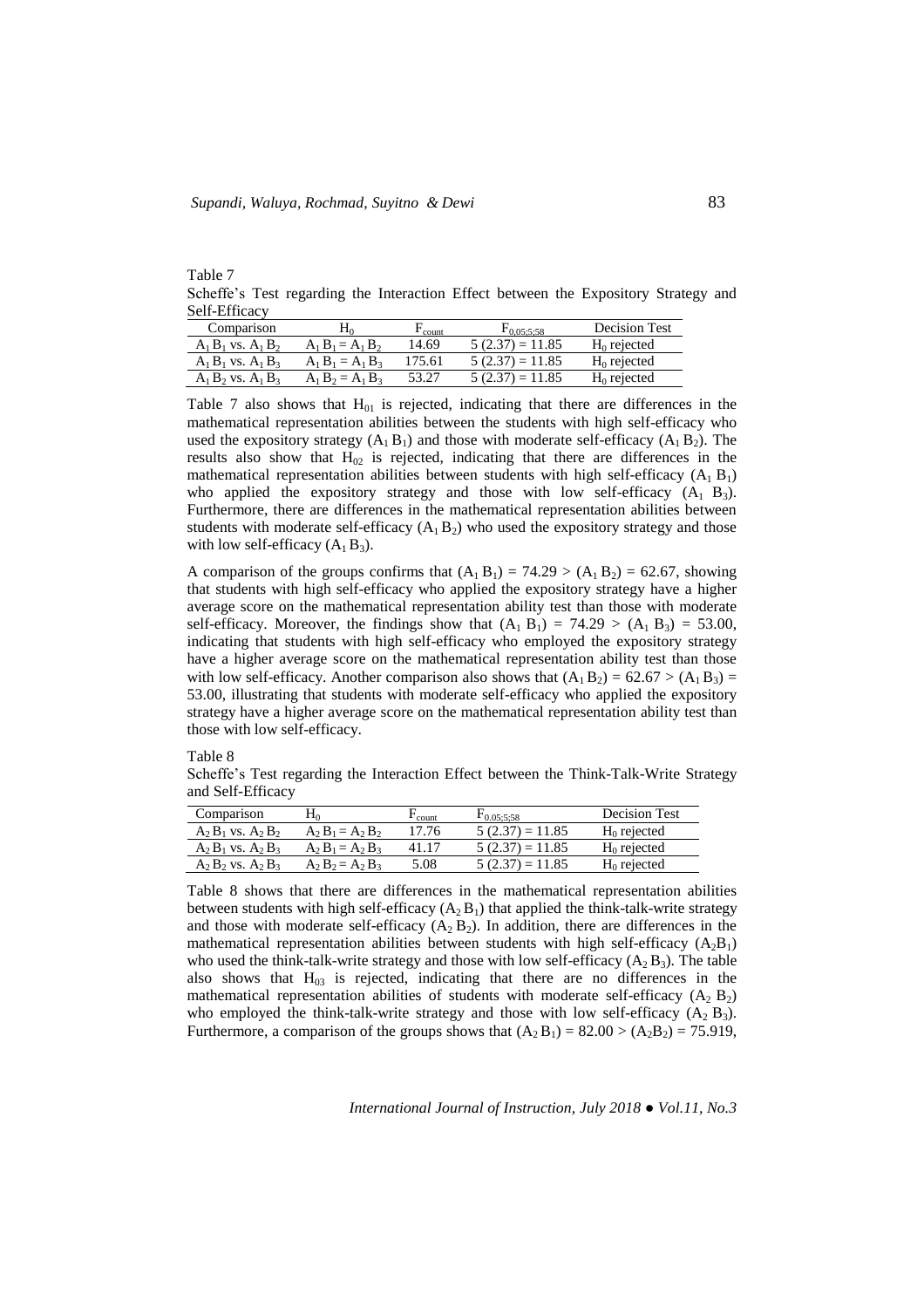indicating that students with high self-efficacy who utilized the think-talk-write strategy have a higher average score on the mathematical representation ability test than those with moderate self-efficacy. The results also show that  $A_2B_1$  is greater than  $A_2B_3$  (82.00) > 72.73), meaning that students with high self-efficacy who used the think-talk-write strategy have a higher average score on the mathematical representation ability test than those with low self-efficacy.

Overall, the mathematical representation ability scores of the experimental group were better than those of the control group. This was confirmed by examining the answers to the following question in Figure 1 and Appendix:

Problem: *"A pyramid has a base with a right triangle. The lengths of the two sides of the right triangle are 6 cm and 8 cm, with a height of 12 cm. Then, both the lengths of the two sides as well as the height of the pyramid were enlarged twice. Calculate the volume of the pyramid."*

Figure 1 Mathematical Problem for Mathematical expressions ability

The student answers are evaluated according to Scoring Guideline as presented in Table 10.

Table 10<br>The Secri-

|                             | The Scoring Guidelines for Mathematical Representation                             |                                                  |                                           |
|-----------------------------|------------------------------------------------------------------------------------|--------------------------------------------------|-------------------------------------------|
| Score                       | <b>Written Texts</b>                                                               | <b>Visual Representation</b>                     | Mathematical expressions                  |
| 4                           | The explanation is                                                                 | Describe diagram/picture                         | Find the mathematical                     |
|                             | mathematically plausible,                                                          | completely, correct and                          | model correctly, then do the              |
|                             | clear and logically arranged.                                                      | systematic.                                      | calculation or obtain the                 |
|                             |                                                                                    |                                                  | solution accurately and<br>systematically |
| $\mathbf{3}$                | The explanation is                                                                 | Describe diagrams/                               | Find the mathematical                     |
|                             | mathematically plausible and                                                       | drawings, but the answers                        | model correctly, then obtain              |
|                             | correct. However, it is not                                                        | are incomplete and                               | the solution but                          |
|                             | logically arranged or there are                                                    | inaccurate                                       | miscalculation                            |
|                             | few language errors                                                                |                                                  |                                           |
| $\mathcal{D}_{\mathcal{L}}$ | The mathematical is                                                                | Describe diagrams/                               | Finding the mathematical                  |
|                             | mathematically                                                                     | drawings, but less                               | model correctly, but wrong                |
|                             | understandable and correct but explanation                                         |                                                  | in obtaining the solution                 |
|                             | only partially complete                                                            |                                                  |                                           |
|                             | Just a few of the correct                                                          | Just a few of the                                | Just a few of the correct                 |
|                             | explanations                                                                       | drawings/diagrams, but less mathematical models. |                                           |
|                             |                                                                                    | complete and inaccurate                          |                                           |
| $\Omega$                    | There is no answer, even though answer is found, it shows ignorance of concept and |                                                  |                                           |
|                             | hence the given information is not significance                                    |                                                  |                                           |

The Scoring Guidelines for Mathematical Representation

The sample of answer between the control group and the experimental group are shown in Figures 2 and 3.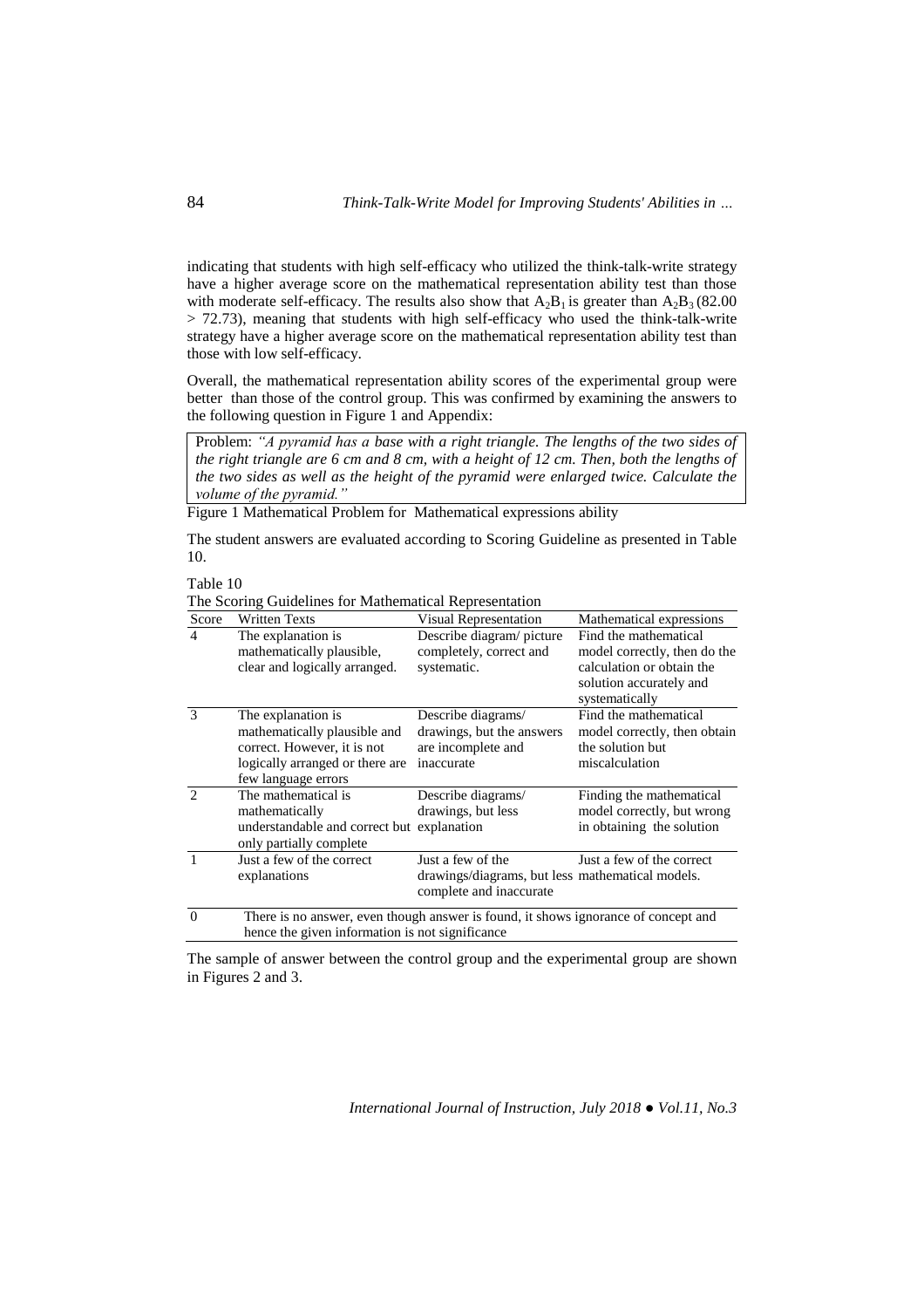```
Given · length of pyramid base = 6 cm and B cm
       Height = 12 cm
Question:
            Volume CV = ?Answer = Length of base = 6 \times 8 \times 2 cm
                             = 96 cm
            Height (b)= 12 x 2 = 24 cm
            V = Area of base x \pm hV = \frac{3}{2 \times 16 \times 24} = \frac{4608}{3} = 1536 on b
```
Figure 2 One Sample of Answer to the Mathematical Problem from the Control Group

Based on the scoring guidelines, the answer in Figure 2 received a score of 2, indicating that the student could correctly determine the mathematical model but was unable to obtain the correct solution.

```
biven: length of base = 6 cm and e cm. If enlarged 2 times then
                   the length is 12 and 16 cm
the length is 12 cm. If enlarged 2 times then 29 cm<br>Buchon = Volume of ny ramid<br>Anone = V = \frac{1}{3} \times Area x height = \frac{1}{3} \times 3\frac{32}{36} \times 34<br>= \frac{1}{3} \times \frac{a \times b}{a} \times h = \frac{32 \times 24}{32 \times 24}<br>= \frac{4}{3} \times 12 \times 16 \times
```
Figure 3 One Sample of Answer to the Mathematical Problem from the Experimental Group

Based on the scoring guidelines, the answer in Figure 3 received a score of 4, which indicates that the student was able to correctly determine the mathematical model as well as obtain the correct solution. The sample of students' answers to the mathematical representation ability test question (written texts and visual representation) are presented consecutively in Figure 4 and Figure 5.

```
a. Pentagon lime, because the base is Pentagon
p. 6 sider
   KLMNO, KPL, LPM, MPN, NPO, Hand OPK
 c. Triangle and pentagon
d. 10 \frac{1}{2}KL, MW, NO, OL, HP, MAN, OD, KP, LM
 e. 6 angles
   K,L,M,N,0,p
```
Figure 4. One Sample of Answer to the Mathematical Problem for written texts ability (score 4)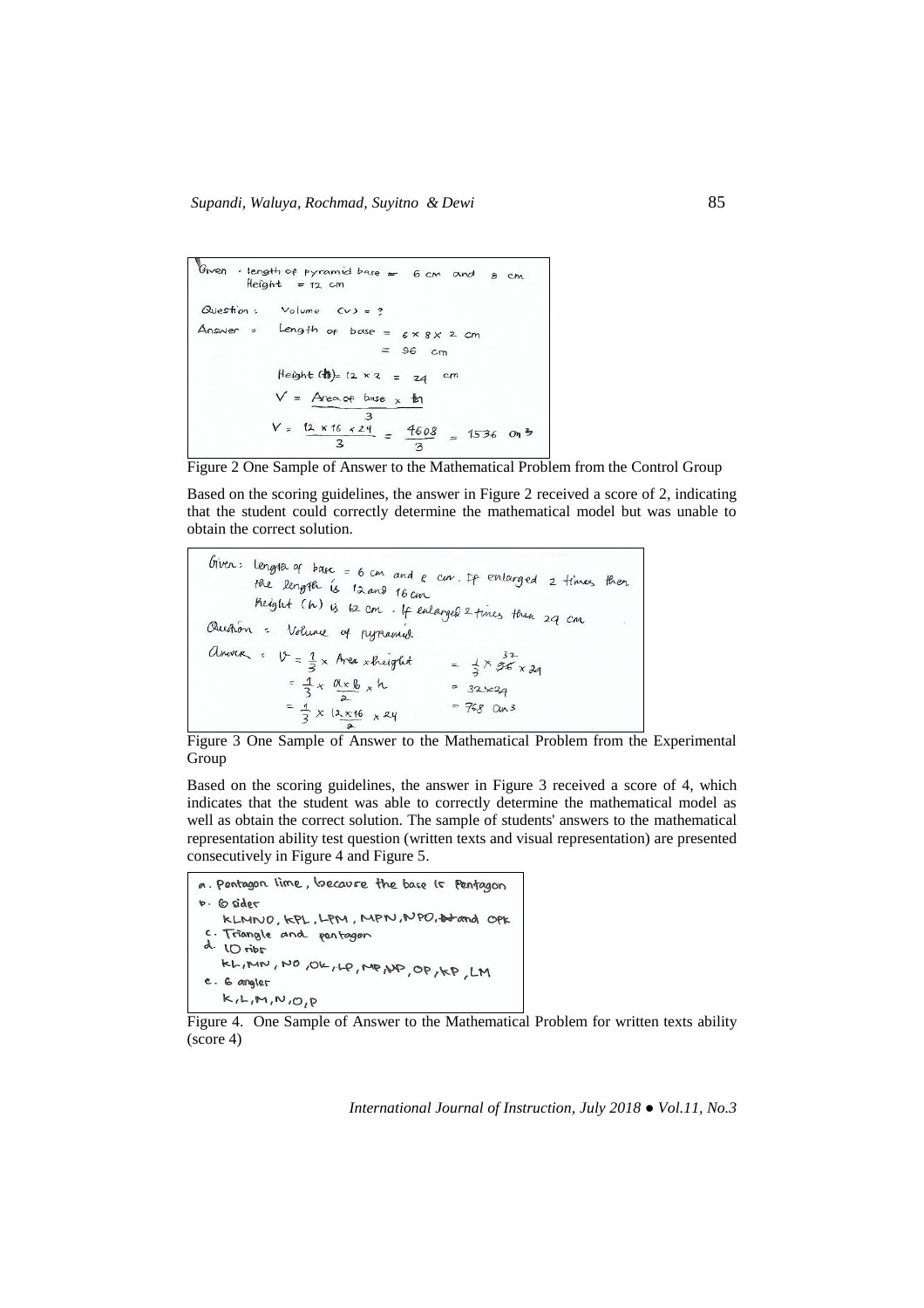

Figure 5. One Sample of Answer to the Mathematical Problem for visual representation ability (score 2)

The percentages of indicators regarding the achievement of the mathematical solving problem are shown in Table 11.

Table 11

Percentage Indicators Regarding the Achievement of the Mathematical Problems

| Indicator                | Experimental group | Control group |
|--------------------------|--------------------|---------------|
| Visual                   | 40.63%             | 21.88%        |
| Mathematical expressions | 25.00%             | 15.66%        |
| Written texts            | 43.75%             | 18.75%        |

According to Table 11, for visual representations, 13 students (40.63%) in the experimental group correctly answered the mathematical problem, whereas only seven students (21.88%) in the control group correctly answered the problem. For mathematical expressions, eight students (25%) in the experimental group correctly answered the problem, compared to the five students (15.63%) in the control group. Finally, for written texts, 14 students (43.75%) in the experimental group correctly answered the problem, compared to the six students (18.75%) in the control group.

## **DISCUSSION AND CONCLUSION**

This study examined the effects of the think-talk-write strategy and the expository strategy on students' abilities in mathematical representation in order to understand the relationship between mathematical representation and self-efficacy. For the purpose of this study, two learning strategies were employed: 1) the expository strategy in the control group and 2) the think-talk-write strategy in the experimental group. In each group, the participants were sub-divided into three groups according to high, moderate, and low self-efficacy. Hence, a total of six groups of students were arranged. In addition, the mathematical representation ability and self-efficacy scale tests were used as instruments to measure the students' abilities in mathematical representation as well as their self-efficacy levels.

Through multiple methods, including the ANOVA and Scheffe's post-hoc method, differences in the mathematical representation abilities between students who used the expository strategy and those who applied the think-talk-write strategy were found. More specifically, the analyses indicated that students who employed the latter strategy had greater abilities in mathematical representation than those who used the former strategy. The results also indicated that there are differences in the mathematical representation abilities of students according to their self-efficacy levels, with the higher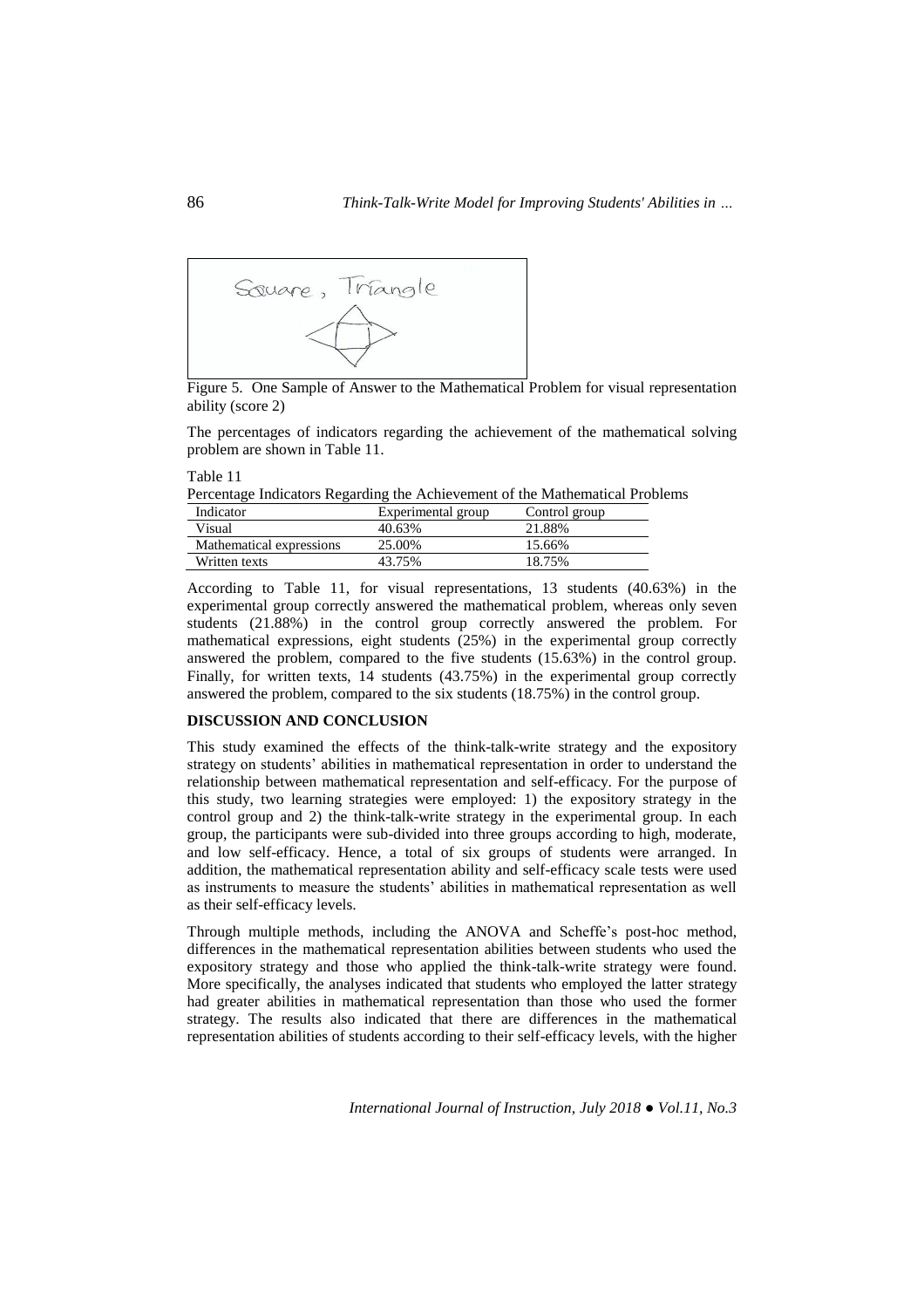levels of self-efficacy indicating greater confidence in such abilities. Furthermore, there was the effect of learning strategies on the interaction of self-efficacy and mathematical representation.

Based on the authors' class observations during the learning process with the think-talkwrite strategy, many students were enthusiastic about learning mathematics, and actively presented questions and competitively addressed the problems and answers. Moreover, the students were eager to improve their mathematical representation abilities. Conversely, many students in the control group avoided the discussions and were embarrassed to answer any mathematical question. According to these observations, it is confirmed that the students in the experimental group had greater self-confidence in their mathematical representation abilities than those in the control group. The ability of mathematical representation in the experimental group is better than the control group for a visual presentation, mathematical expressions, or written text with a percentage of 36.46% (the control class is 18.76%). Hence, the treatment of learning strategies can improve students in developing ideas of answers to solve mathematical problems.

Thus, students with high self-efficacy had a higher average score on the mathematical representation ability test than those with moderate or low self-efficacy. In addition, students with moderate self-efficacy had a higher average score on the mathematical representation ability test than those with low self-efficacy. More specifically, students with high self-efficacy had greater confidence in completing their tasks and clearly presenting their mathematical thinking processes, while students with moderate selfefficacy only performed the tasks set by the teacher. Meanwhile, students with low selfefficacy were easily frustrated and eventually gave up when the task became difficult. Thus, the findings show that the level of self-efficacy significantly affects students' mathematical representation abilities.

The implication of the findings is that the self-confidence levels of students can be applied in learning models in order to map their academic achievement. Therefore, it is important for scholars and academicians to continue focusing on different ways in order to improve the self-efficacy of students. Finally, although this study utilized two strategies (the think-talk-write strategy and the expository strategy) and examined their effects on a sample of junior high school students, future studies should not only investigate other approaches for increasing students' self-efficacy in mathematics but should also focus on a larger demographic in order to generalize the results of this study.

## **REFERENCES**

Bandura, A. (1997). *Self-Efficacy The Exercise of Control.* New York: W. H Freeman and Company.

Boulton-Lewis, G., & Halford, G. (1992). The Processing Loads of Young Children's and Teachers' Representation of Place Value and Implication for Teaching. *Mathematics Education Research Journal*, 4/1, 1–23.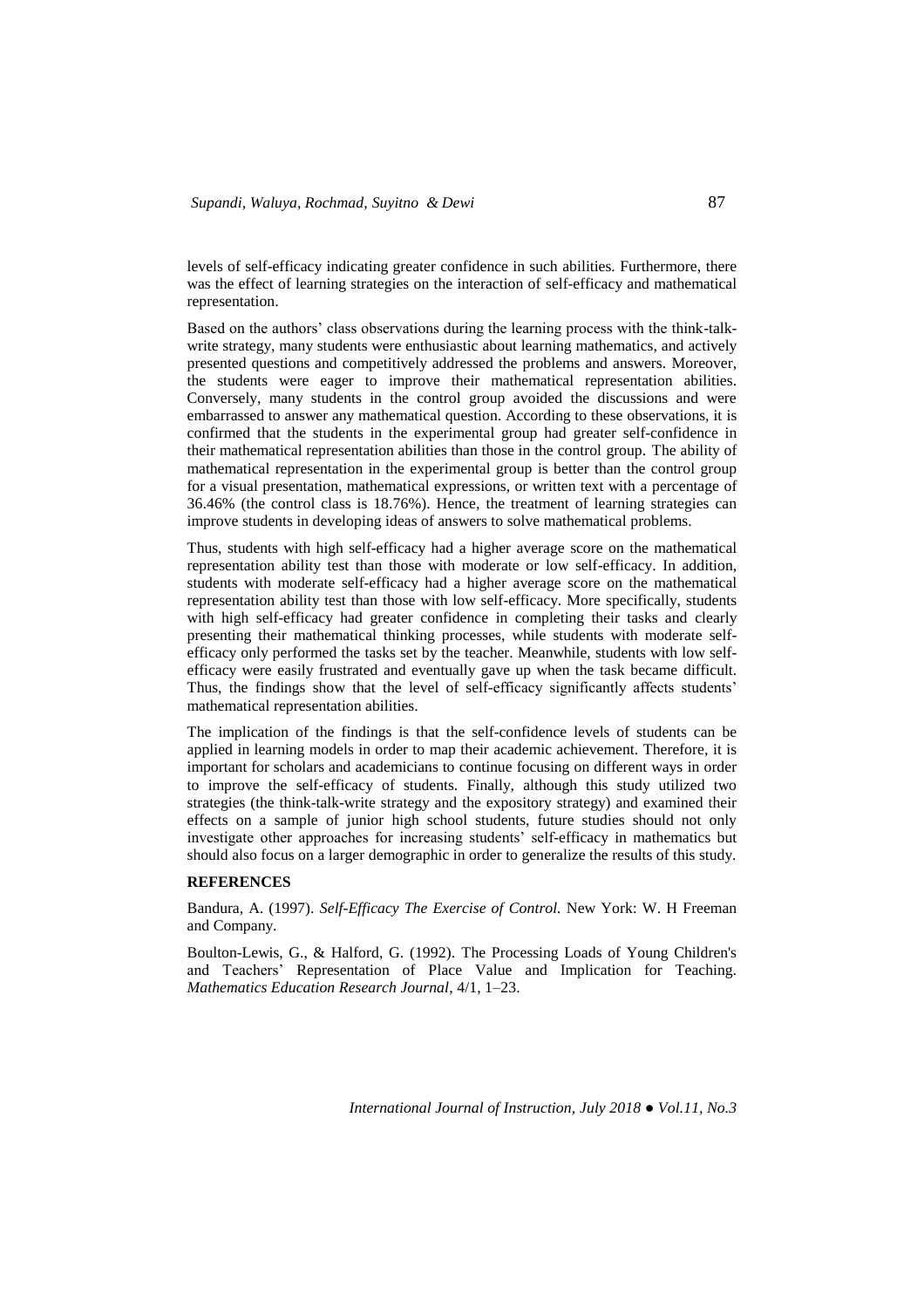Chick, H., & Watson, J. (2001). Data Representation and Interpretation by Primary School Students Working in Groups. *Mathematics Education Research Journal*, 13/2, 91–111.

Epstein, D., Mendick, H., & Moreau, M. (2010). Imagining the mathematician : young people talking about popular representations of maths. *Discourse : Studies in the Cultural Politics of Education*, 31/1, 45–60. https://doi.org/10.1080/01596300903465419

Geeslin, W. E., & Shavelson, R. J. (1975). An Exploratory Analysis of the Representation of a Mathematical Structure in Students' Cognitive Structures. *American Educational Research Journal*, 2/1, 21–39. https://doi.org/10.3102/00028312012001021

Goldin, G. (2002). Representation in Mathematical Learning and Problem Solving. In L. D. English, M. B. Bussi, G. A. Jones, R. A. Lesh, & D. Tirosh (Eds.), *Hand Book Of Internatıonal Research In Mathematıcs Educatıon* (Pp. 197–218). London: Lawrence Erlbaum Assocıates.

Güler, G., & Author, C. (2011). The visual representation usage levels of mathematics teachers and students in solving verbal problems. *International Journal of Humanities and Social Science*, 1/1, 145–154.

Gulkilik, H., & Arikan, A. (2012). Preservice secondary mathematics teachers ' views about using multiple representations in mathematics instruction. *Procedia - Social and Behavioral Sciences*, 47, 1751–1756. https://doi.org/10.1016/j.sbspro.2012.06.895

Hoffman, B., & Spatariu, A. (2008). The influence of self-efficacy and metacognitive prompting on math problem-solving efficiency. *Contemporary Educational Psychology*, *33*, 875–893. https://doi.org/10.1016/j.cedpsych.2007.07.002

Kalathil, R. R., & Sherin, M. G. (2000). Role of Students ' Representations in the Mathematics Classroom. In *Fourth International Conference on the Learning Sciences* (pp. 27–28).

Kendal, M., & Stacey, K. (2003). Tracing Learning of Three Representations with the Differentiation Competency Framework. *Mathematical Thinking and Learning*, 15/1, 22–41.

Lee, C. Y. & Cheng, C. Y. (2012). The effects of worked examples on fifth *graders'* flexible thinking and mathematics attitudes. *Proceedings of the 2012 International Conference on Mathematics and Information Education* (ICMIE2012), pp. 61-72. Taipei, Taiwan. July 16-17, 2012.

Martínez-Sierra, G., Valle-zequeida, M. E., Miranda-tirado, M., & Dolores-flores, C. (2015). Social Representations of High School Students About Mathematics Assessment Social Representations of High School Students About Mathematics. *Canadian Journal of Science, Mathematics and Technology Education*, Nov 2015, 1–13. https://doi.org/10.1080/14926156.2015.1119336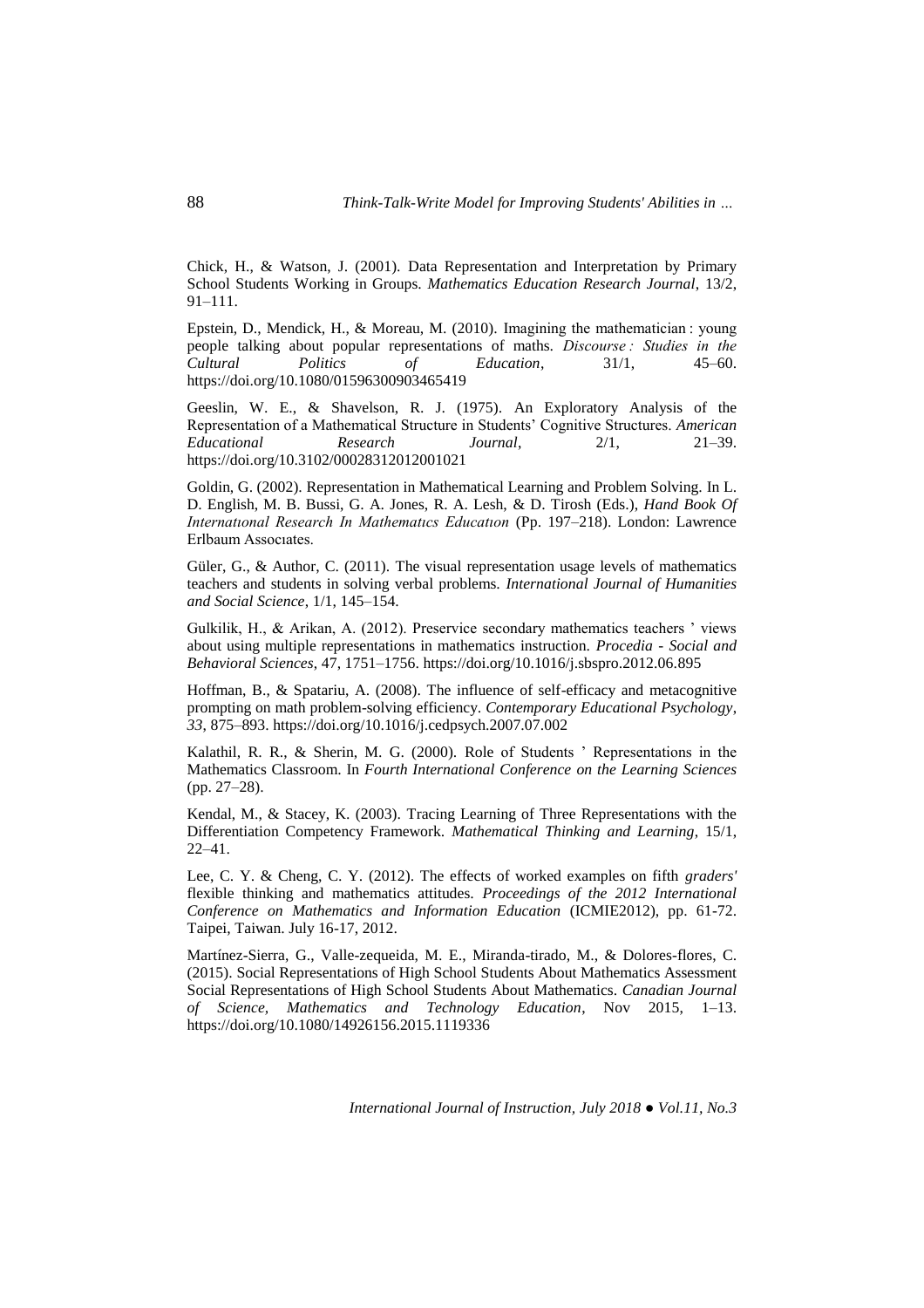Mckendree, J., Small, C., & Stenning, K. (2002). The Role of Representation in Teaching and Learning Critical Thinking. *Educational Review*, 54/1, 57–67. https://doi.org/10.1080/00131910120110884

Minarni, A., Napitupulu, E. E., & Husein, R. (2016). Mathematical Understanding And Representation Ability Of Public Junior High School In North Sumatra. *Journal on Mathematics Education*, 7/1, 43–56.

Minibaeva, S. V, Sh, L., Peregudina, T. N., Ivanova, E. I., & Staritsyna, J. A. (2016). Artistic Representation of the State " fear " in the Written Text. *IEJME-Mathematıcs Educatıon*, 11/5, 1297–1304.

Moon, K., Brenner, M. E., Jacob, B., & Okamoto, Y. (2013). Prospective Secondary Mathematics Teachers ' Understanding and Cognitive Difficulties in Making Connections among Representations. *Mathematical Thinking and Learning*, 15, 201– 227. https://doi.org/10.1080/10986065.2013.794322

National Council of Teachers of Mathematis (2000). *Principles and Standards for School Mathematics*. United States of America: Reston, VA.

National Research Council. (2001). Adding it up: Helping children learn mathematics, J. Kilpatrick, J. Swafford, and B. Findell (Eds.). Mathematics Learning Study Committee, Center for Education, Division of Behavioral and Social Sciences and Education. Washington, DC: National Academy Press

Ohlsson, S. (1998). Representation and Process in Learning Environments for Mathematics : A Commentary on Three Systems. *Interactive Learning Environments*, 5, 205–215. https://doi.org/10.1080/1049482980050113

Reilly, D. O., Pratt, D., & Winbourne, P. (1997). Constructive and instructive representation. *Journal of Information Technology for Teacher Education*, 6/1, 73–93. https://doi.org/10.1080/14759399700200001

Rutherford, T., Long, J. J., & Farkas, G. (2017). Teacher value for professional development, self-efficacy, and student outcomes within a digital mathematics intervention. *Contemporary Educational Psychology*, 51, 22–36. <https://doi.org/10.1016/j.cedpsych.2017.05.005>

Sherer, M. & Maddux J. (1982). The self-efficacy scale: Construction and validation, *Psychological Reports*, 51(2), 663-671.

Siriparp, T. (2015). Examining Self-efficacy and Achievement in an Educational Research Course. *Procedia - Social and Behavioral Sciences*, 171, 1360–1364. https://doi.org/10.1016/j.sbspro.2015.01.254

Skaalvik, E. M., Federici, R. A., & Klassen, R. M. (2015). Mathematics achievement and self-efficacy : Relations with motivation for mathematics. *International Journal of Educational Research*, 72, 129–136[. https://doi.org/10.1016/j.ijer.2015.06.008](https://doi.org/10.1016/j.ijer.2015.06.008)